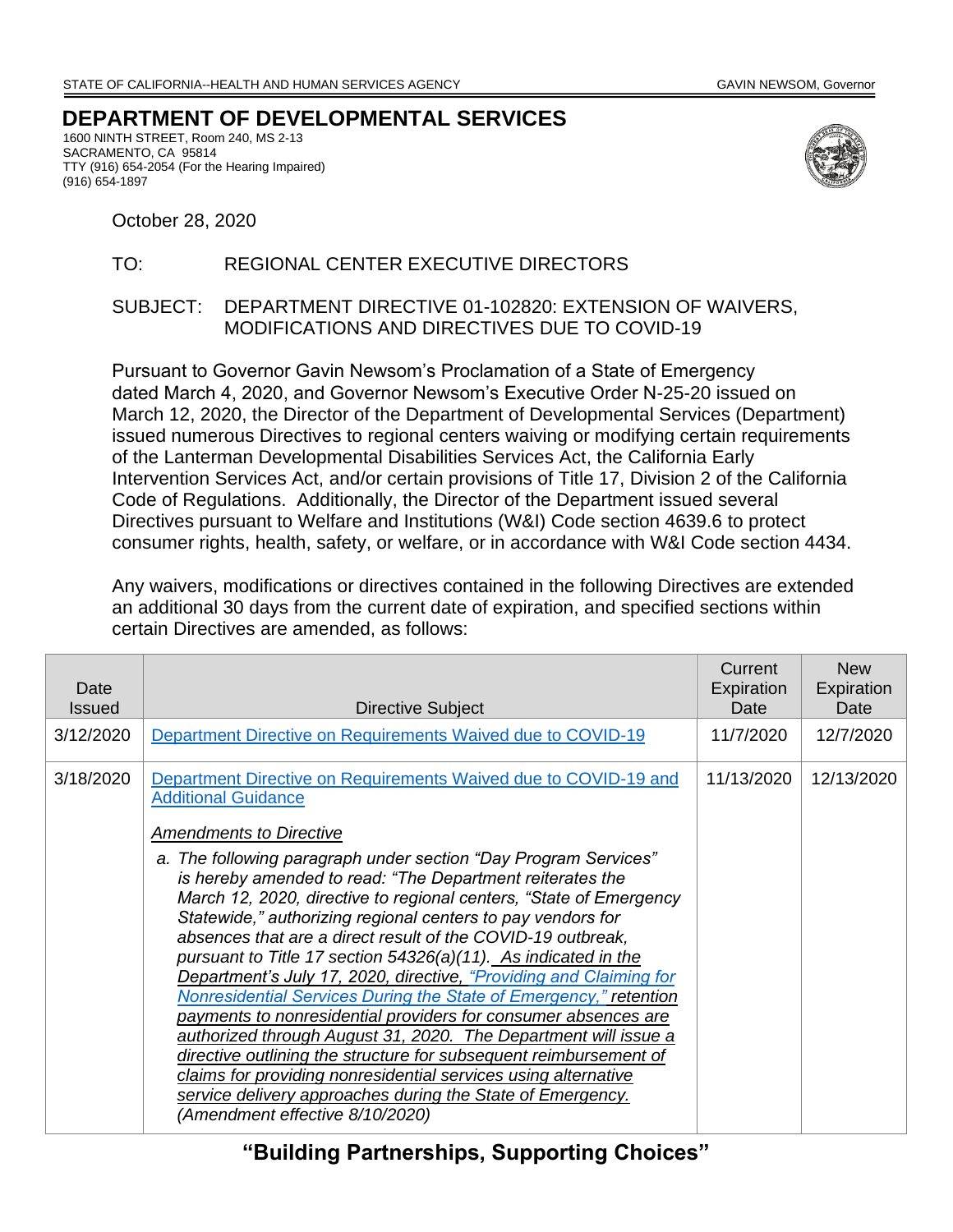Regional Center Executive Directors October 28, 2020 Page two

| Date<br>Issued | <b>Directive Subject</b>                                                                                                                                                                                                                                                                                                                                                                                                                                                                                                                                                                                                                                                                                                                                                                                                | Current<br>Expiration<br>Date | <b>New</b><br>Expiration<br>Date |
|----------------|-------------------------------------------------------------------------------------------------------------------------------------------------------------------------------------------------------------------------------------------------------------------------------------------------------------------------------------------------------------------------------------------------------------------------------------------------------------------------------------------------------------------------------------------------------------------------------------------------------------------------------------------------------------------------------------------------------------------------------------------------------------------------------------------------------------------------|-------------------------------|----------------------------------|
|                | b. Effective immediately, section "WIC §4731 Consumers' Rights<br>Complaints" is hereby deleted from this Directive. The 20-working<br>day requirement for investigating and providing a written proposed<br>resolution to a complainant pursuant to W&I Code section 4731(b)<br>is reinstated. (Amendment effective 7/15/2020)<br>c. The following sentence under section "Home and Community-<br>Based Services (HCBS) Self Assessments" is hereby amended to<br>read: "The requested completion date for provider HCBS self-<br>assessment has been extended to June 30, 2020 August 31,<br>2020." (Amendment effective 6/8/2020)                                                                                                                                                                                    |                               |                                  |
| 3/25/2020      | Department Directive 02-032520: Requirements Waived due to<br>COVID-19<br><b>Amendment to Directive</b><br>a. The following paragraph under section "In-Home Respite Workers"<br>is hereby amended to read: "To increase available workforce and<br>support consumers and families at home, the Department waives<br>Title 17 section 56792(e)(3)(A) requirements for in-home respite<br>workers to possess first aid and cardiopulmonary resuscitation<br>training prior to employment when the consumer receiving<br>services does not have chronic or presenting health concerns.<br>Training must be obtained within 30 days of starting work."<br>(Amendment effective 7/15/2020)                                                                                                                                  | 11/20/2020                    | 12/20/2020                       |
| 3/30/2020      | Department Directive 01-033020: Additional Participant-Directed<br><b>Services</b>                                                                                                                                                                                                                                                                                                                                                                                                                                                                                                                                                                                                                                                                                                                                      | 11/25/2020                    | 12/25/2020                       |
| 4/15/2020      | Department Directive 01-041520: Requirements Waived due to<br>COVID-19<br><b>Amendments to Directive</b><br>a. The following paragraph under section "Vendor Fiscal Audits" is<br>hereby amended to read: "The requirements of Article III, Section<br>9, paragraph (c) of the Department's regional center contract are<br>waived for Fiscal Year 2019-20. To the extent feasible, regional<br>centers shall continue to conduct fiscal audits in accordance with<br>this paragraph." (Amendment effective 7/15/2020)<br>b. The following sentence under section "Home and Community-<br>Based Services (HCBS) Final Rule Compliance Information" is<br>hereby amended to read: "Regional centers shall post this<br>information on their websites by July 1, 2020 August 31, 2020."<br>(Amendment effective 6/8/2020) | 11/11/2020                    | 12/11/2020                       |